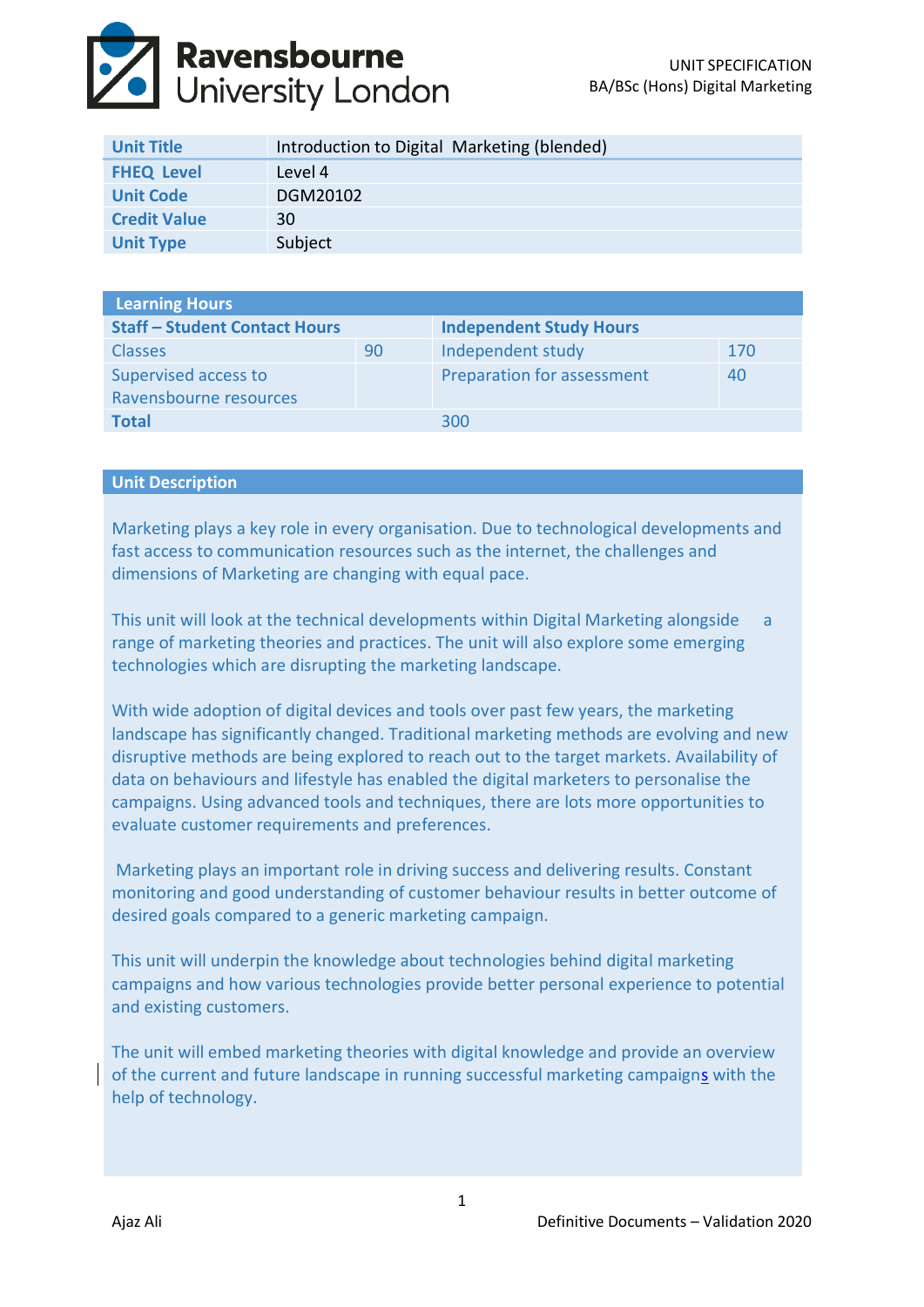The Five Principles underpin the Mindsets and Skillsets Manifesto and are the foundation upon which all course curriculum frameworks and unit specifications are based. The relevant Principles as stated below have been mapped against the Learning Outcomes relevant to each course unit and at each level (see Programme Specifications for full description of the Five Principles):

- **1.** Cultivate / Where the individual thrives.
- **2.** Collaborate / Where disciplines evolve.
- **3.** Integrate / Where education engages industry.
- **4.** Advocate / Where purpose meets practice.
- **5.** Originate / creativity meets technology.

# **Unit Indicative Content**

The unit will look at different dimensions of marketing framework which include the business strategy, research and planning, available tools including hardware and software, monitoring and evaluation etc.

# **Marketing Concepts**

- Introduction to Digital Marketing
- Marketing objectives in an organisation
- Drivers and barriers to digital marketing
- Digital marketing trends and strategies
- Market segmentation
- Digital marketing channels
- Consumer Behaviour in Digital Landscape
- Gathering market information
- Marketing mix and customer needs
- Role of emerging technologies in marketing
- Social media and marketing
- 7Ps, Product, Price, Place, Promotion, Process, People, Physical
- Branding and Advertising

# **Digital Concepts**

- Digital communication methods
- Digital medium TV, Film, Radio, Mobile
- E-Commerce models
- Smart devices, Mobile and IoT
- Artificial Intelligence and Machine Learning
- Location-based marketing
- Big data, Data scrapping and Social Media
- Virtual and Augmented Reality
- Advantages of digital reach and availability etc.
- Personalisation with CRM and other techniques
- Mobile and real-time marketing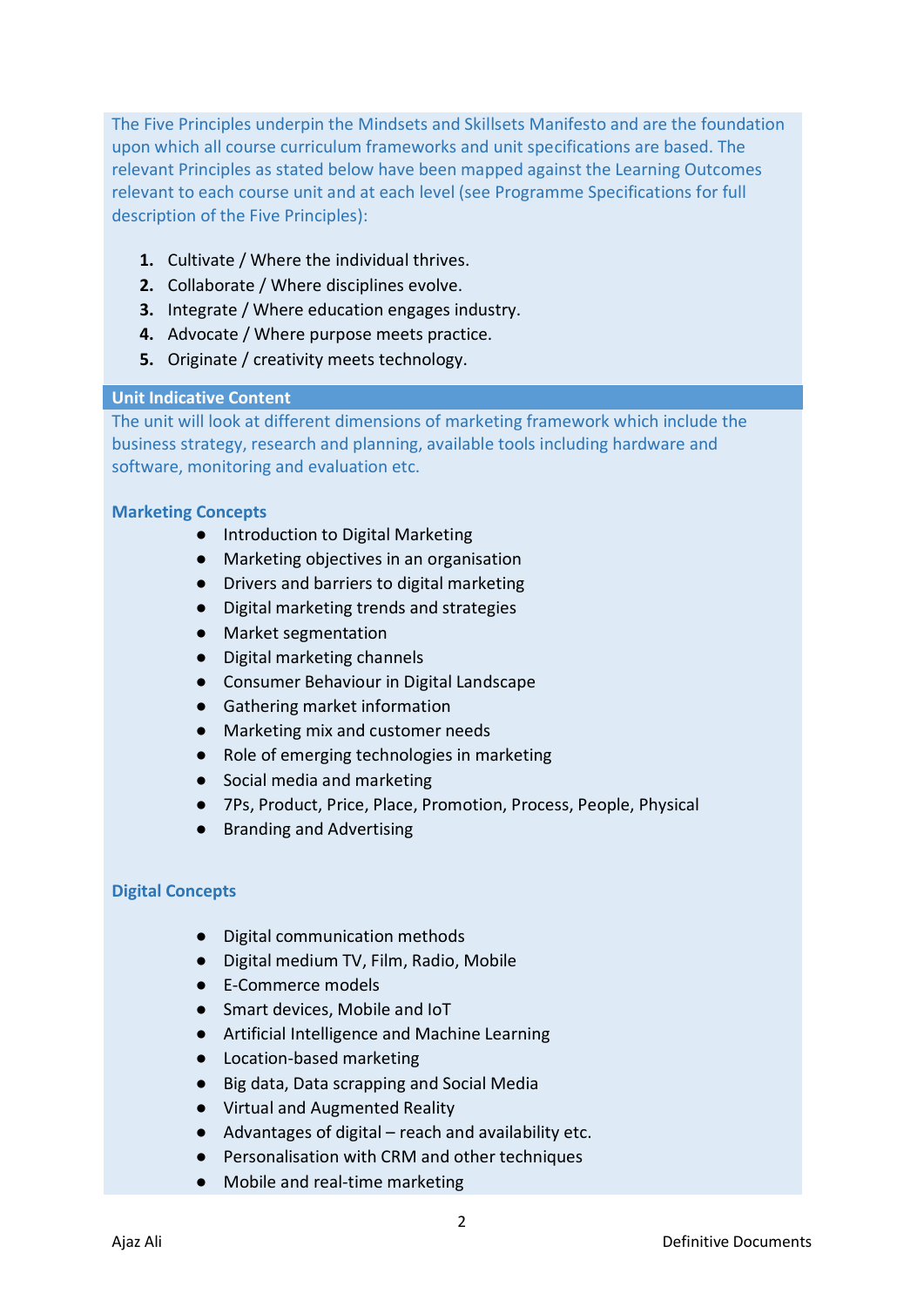- Online and offline marketing
- Games, apps, websites and social media
- Customer awareness and buying choices
- Business to Business technologies
- Online warehousing and merchandising
- Ethics in digital reviews

### Unit Aims

To understand marketing objectives and relevance to the organisation

To understand various marketing strategies and techniques

To apply market research and planning techniques

To research disruptive technologies for digital marketing

To analyse how digital marketing may have changed traditional brick and mortar business models

### **Unit Learning Outcomes**

#### *(to be selected from the Mini Manual)*

LO 1 Research/Inspiration Demonstrate your capacity for information gathering techniques using a wide range of sources, providing visual, contextual and industry case-study research as appropriate.

Related Principle: ORIGINATE

LO 4 (Pre) Production

Identify, select and apply an appropriate selection of processes, materials and methods that inform creative and academic practice.

Related Principle: COLLABORATE

LO 5 Presentation /Storytelling for Influence

Evidence effective communication of projects, whether in visual, oral or written form.

Related Principle: ADVOCATE

LO 6 Critical and creative mindsets Demonstrate enquiry into what makes good practice - both creatively and academically

Related Principle: ORIGINATE

# **Learning and Teaching Methods**

This unit will be delivered using a combination of:

- Lectures / Seminars
- Online activities
- Self-directed independent study
- Peer learning, group discussion, guest speakers